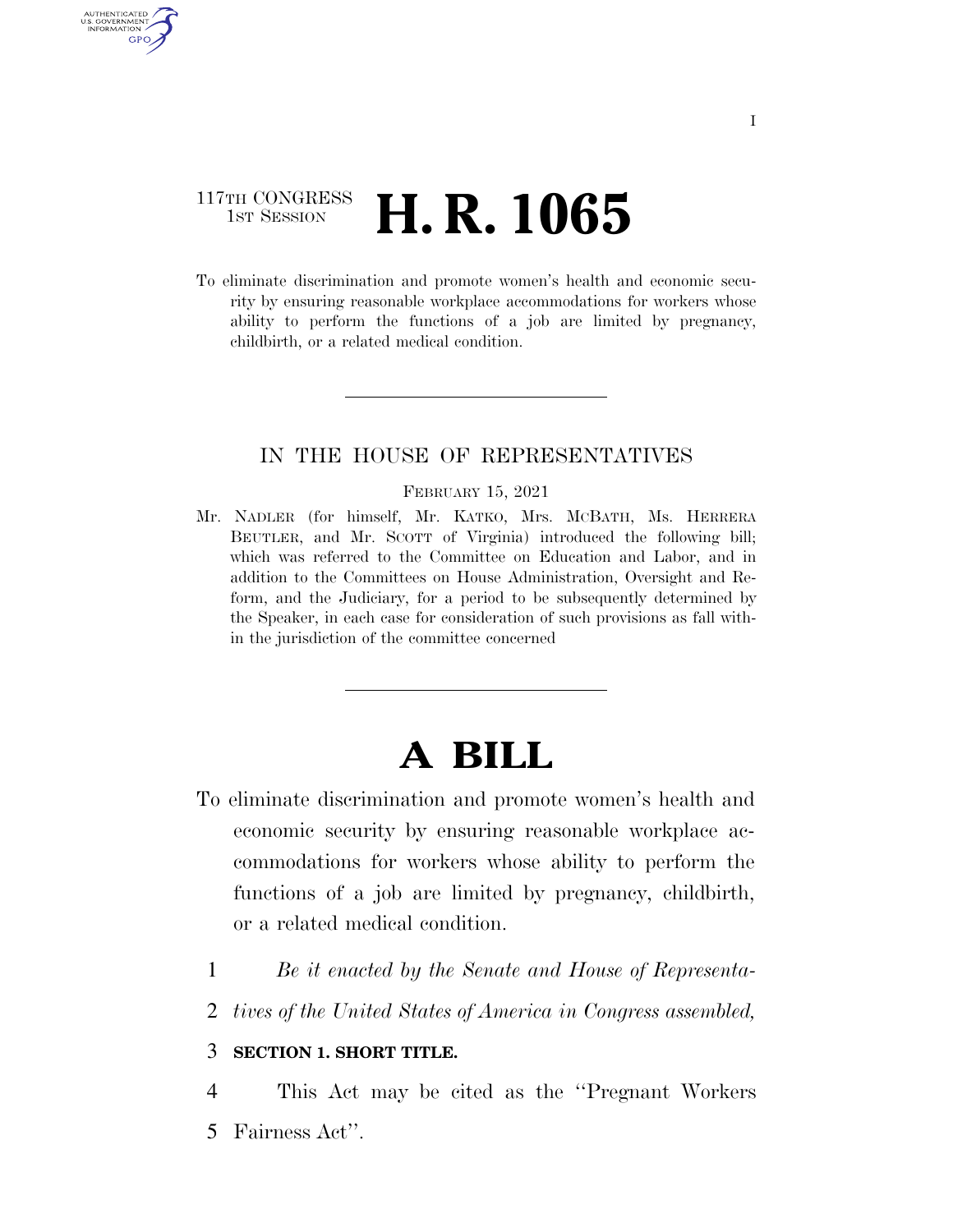$\mathfrak{D}$ 

 It shall be an unlawful employment practice for a cov-ered entity to—

 (1) not make reasonable accommodations to the known limitations related to the pregnancy, child- birth, or related medical conditions of a qualified employee, unless such covered entity can dem- onstrate that the accommodation would impose an undue hardship on the operation of the business of such covered entity;

 (2) require a qualified employee affected by pregnancy, childbirth, or related medical conditions to accept an accommodation other than any reason- able accommodation arrived at through the inter-17 active process referred to in section 5(7);

 (3) deny employment opportunities to a quali- fied employee if such denial is based on the need of the covered entity to make reasonable accommoda- tions to the known limitations related to the preg- nancy, childbirth, or related medical conditions of a qualified employee;

 (4) require a qualified employee to take leave, whether paid or unpaid, if another reasonable ac-commodation can be provided to the known limita-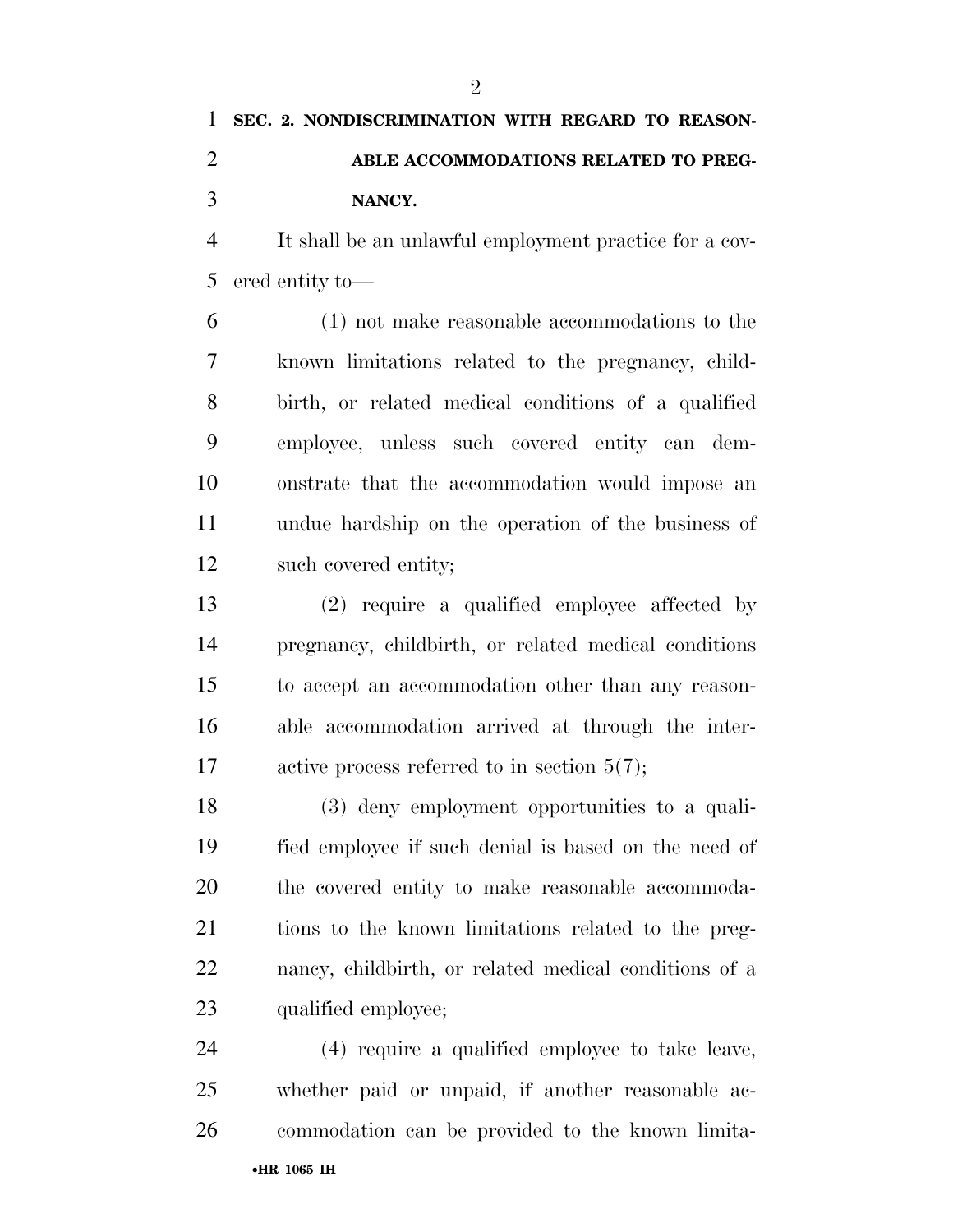| $\mathbf{1}$   | tions related to the pregnancy, childbirth, or related   |
|----------------|----------------------------------------------------------|
| $\overline{2}$ | medical conditions of a qualified employee; or           |
| 3              | $(5)$ take adverse action in terms, conditions, or       |
| $\overline{4}$ | privileges of employment against a qualified em-         |
| 5              | ployee on account of the employee requesting or          |
| 6              | using a reasonable accommodation to the known lim-       |
| 7              | itations related to the pregnancy, childbirth, or re-    |
| 8              | lated medical conditions of the employee.                |
| 9              | SEC. 3. REMEDIES AND ENFORCEMENT.                        |
| 10             | (a) EMPLOYEES COVERED BY TITLE VII OF THE                |
| 11             | CIVIL RIGHTS ACT OF 1964.—                               |
| 12             | (1) IN GENERAL.—The powers, remedies, and                |
| 13             | procedures provided in sections 705, 706, 707, 709,      |
| 14             | $710$ , and $711$ of the Civil Rights Act of 1964 $(42)$ |
| 15             | U.S.C. 2000e–4 et seq.) to the Commission, the At-       |
| 16             | torney General, or any person alleging a violation of    |
| 17             | title VII of such Act (42 U.S.C. 2000e et seq.) shall    |
| 18             | be the powers, remedies, and procedures this Act         |
| 19             | provides to the Commission, the Attorney General,        |
| 20             | or any person, respectively, alleging an unlawful em-    |
| 21             | ployment practice in violation of this Act against an    |
| 22             | employee described in section $5(3)(A)$ except as pro-   |
| 23             | vided in paragraphs $(2)$ and $(3)$ of this subsection.  |
| 24             | (2) COSTS AND FEES.—The powers, remedies,                |
| $25\,$         | and procedures provided in subsections (b) and (c)       |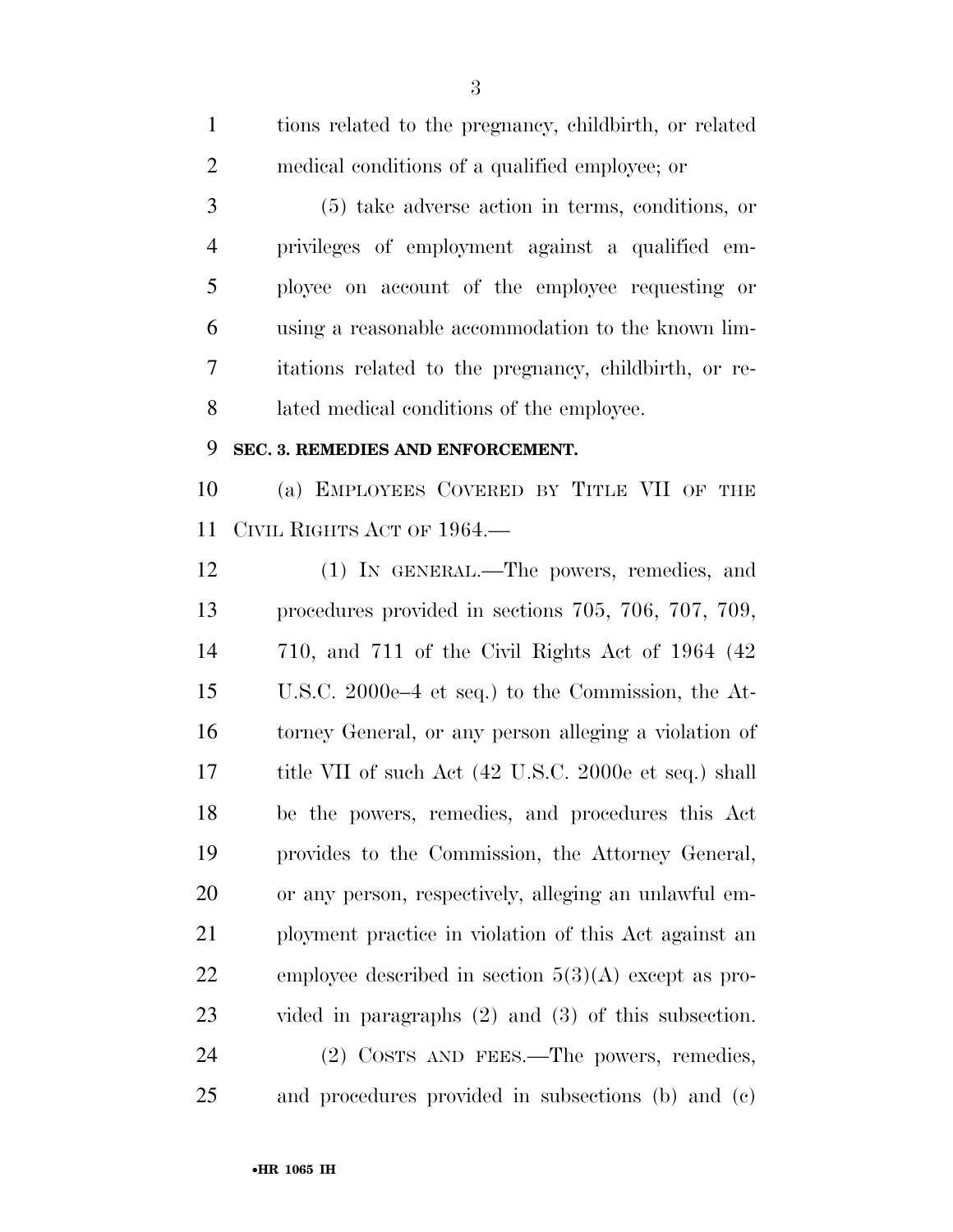of section 722 of the Revised Statutes (42 U.S.C. 1988) shall be the powers, remedies, and procedures this Act provides to the Commission, the Attorney General, or any person alleging such practice. (3) DAMAGES.—The powers, remedies, and pro- cedures provided in section 1977A of the Revised Statutes (42 U.S.C. 1981a), including the limita- tions contained in subsection (b)(3) of such section 1977A, shall be the powers, remedies, and proce- dures this Act provides to the Commission, the At- torney General, or any person alleging such practice (not an employment practice specifically excluded 13 from coverage under section  $1977A(a)(1)$  of the Re- vised Statutes). (b) EMPLOYEES COVERED BY CONGRESSIONAL AC-16 COUNTABILITY ACT OF 1995.

 (1) IN GENERAL.—The powers, remedies, and procedures provided in the Congressional Account- ability Act of 1995 (2 U.S.C. 1301 et seq.) to the Board (as defined in section 101 of such Act (2 U.S.C. 1301)) or any person alleging a violation of 22 section  $201(a)(1)$  of such Act  $(2 \text{ U.S.C. } 1311(a)(1))$  shall be the powers, remedies, and procedures this Act provides to the Board or any person, respec-tively, alleging an unlawful employment practice in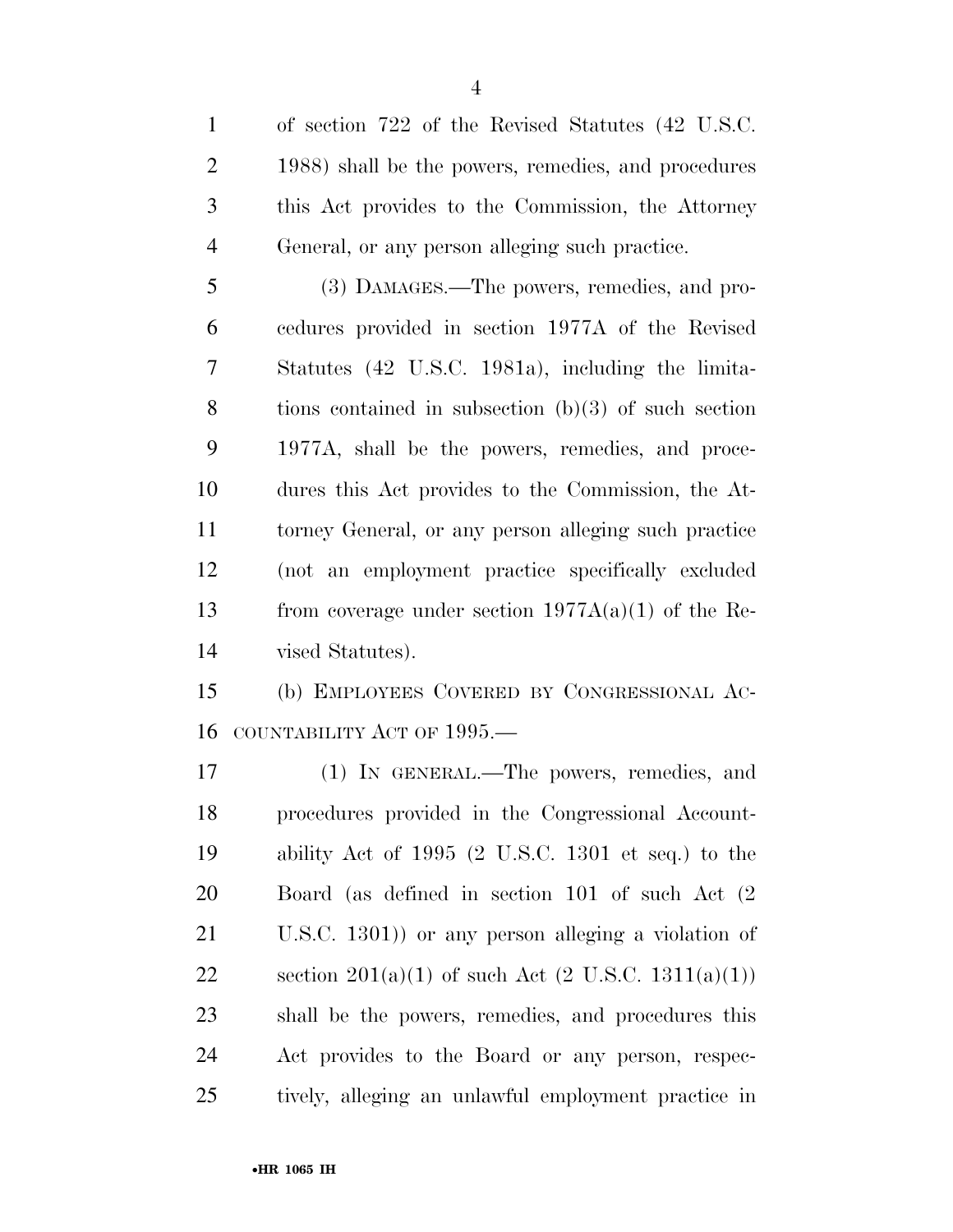(2) COSTS AND FEES.—The powers, remedies, and procedures provided in subsections (b) and (c) of section 722 of the Revised Statutes (42 U.S.C. 1988) shall be the powers, remedies, and procedures this Act provides to the Board or any person alleg-ing such practice.

 (3) DAMAGES.—The powers, remedies, and pro- cedures provided in section 1977A of the Revised Statutes (42 U.S.C. 1981a), including the limita- tions contained in subsection (b)(3) of such section 1977A, shall be the powers, remedies, and proce- dures this Act provides to the Board or any person alleging such practice (not an employment practice specifically excluded from coverage under section  $1977A(a)(1)$  of the Revised Statutes).

 (4) OTHER APPLICABLE PROVISIONS.—With re- spect to a claim alleging a practice described in paragraph (1), title III of the Congressional Ac- countability Act of 1995 (2 U.S.C. 1381 et seq.) shall apply in the same manner as such title applies with respect to a claim alleging a violation of section 25 201(a)(1) of such Act  $(2 \text{ U.S.C. } 1311(a)(1))$ .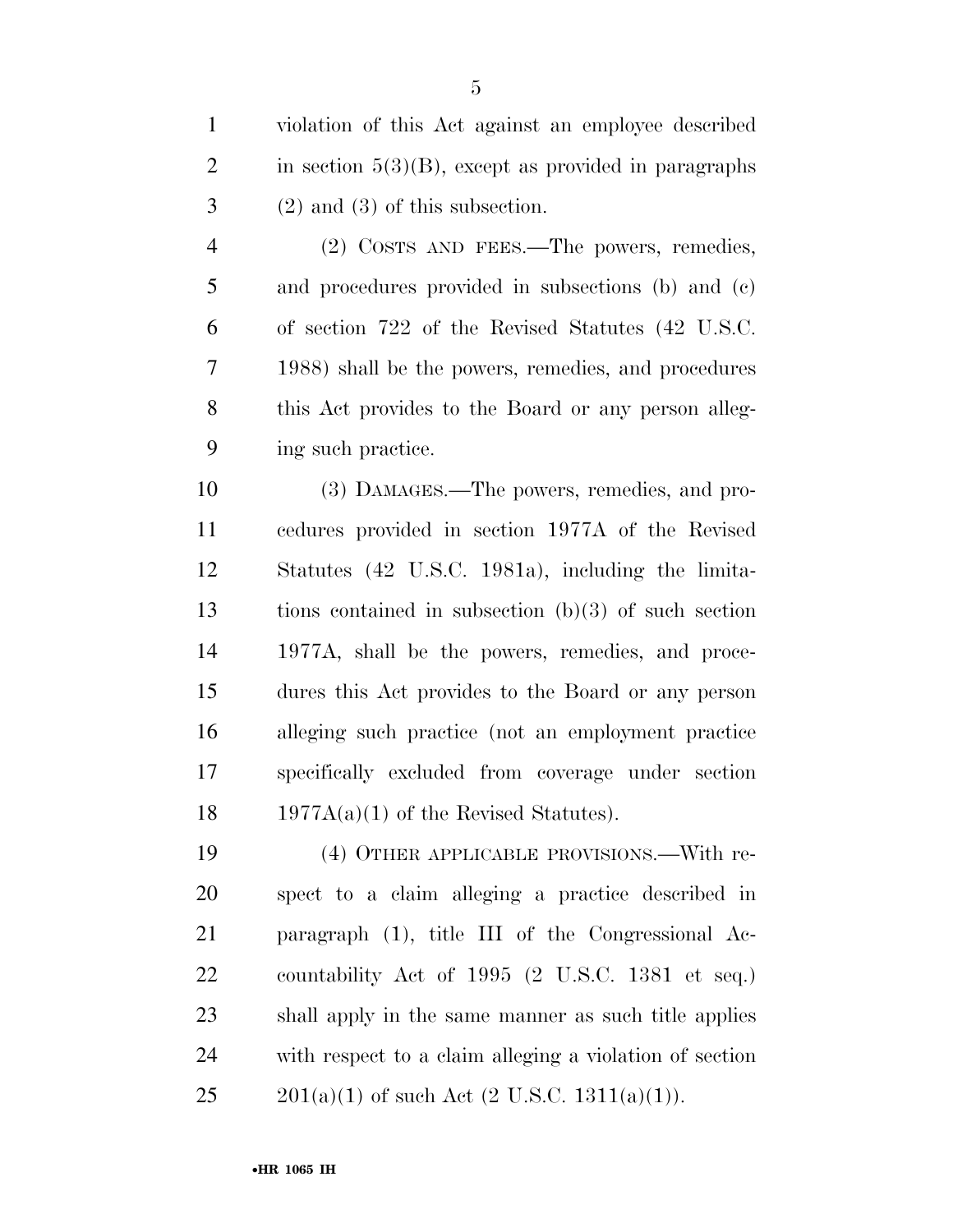(c) EMPLOYEES COVERED BY CHAPTER 5 OF TITLE 3, UNITED STATES CODE.—

 (1) IN GENERAL.—The powers, remedies, and procedures provided in chapter 5 of title 3, United States Code, to the President, the Commission, the Merit Systems Protection Board, or any person al- leging a violation of section 411(a)(1) of such title shall be the powers, remedies, and procedures this Act provides to the President, the Commission, the Board, or any person, respectively, alleging an un- lawful employment practice in violation of this Act 12 against an employee described in section  $5(3)(C)$ , ex- cept as provided in paragraphs (2) and (3) of this subsection.

 (2) COSTS AND FEES.—The powers, remedies, and procedures provided in subsections (b) and (c) of section 722 of the Revised Statutes (42 U.S.C. 1988) shall be the powers, remedies, and procedures this Act provides to the President, the Commission, the Board, or any person alleging such practice.

 (3) DAMAGES.—The powers, remedies, and pro- cedures provided in section 1977A of the Revised Statutes (42 U.S.C. 1981a), including the limita- tions contained in subsection (b)(3) of such section 1977A, shall be the powers, remedies, and proce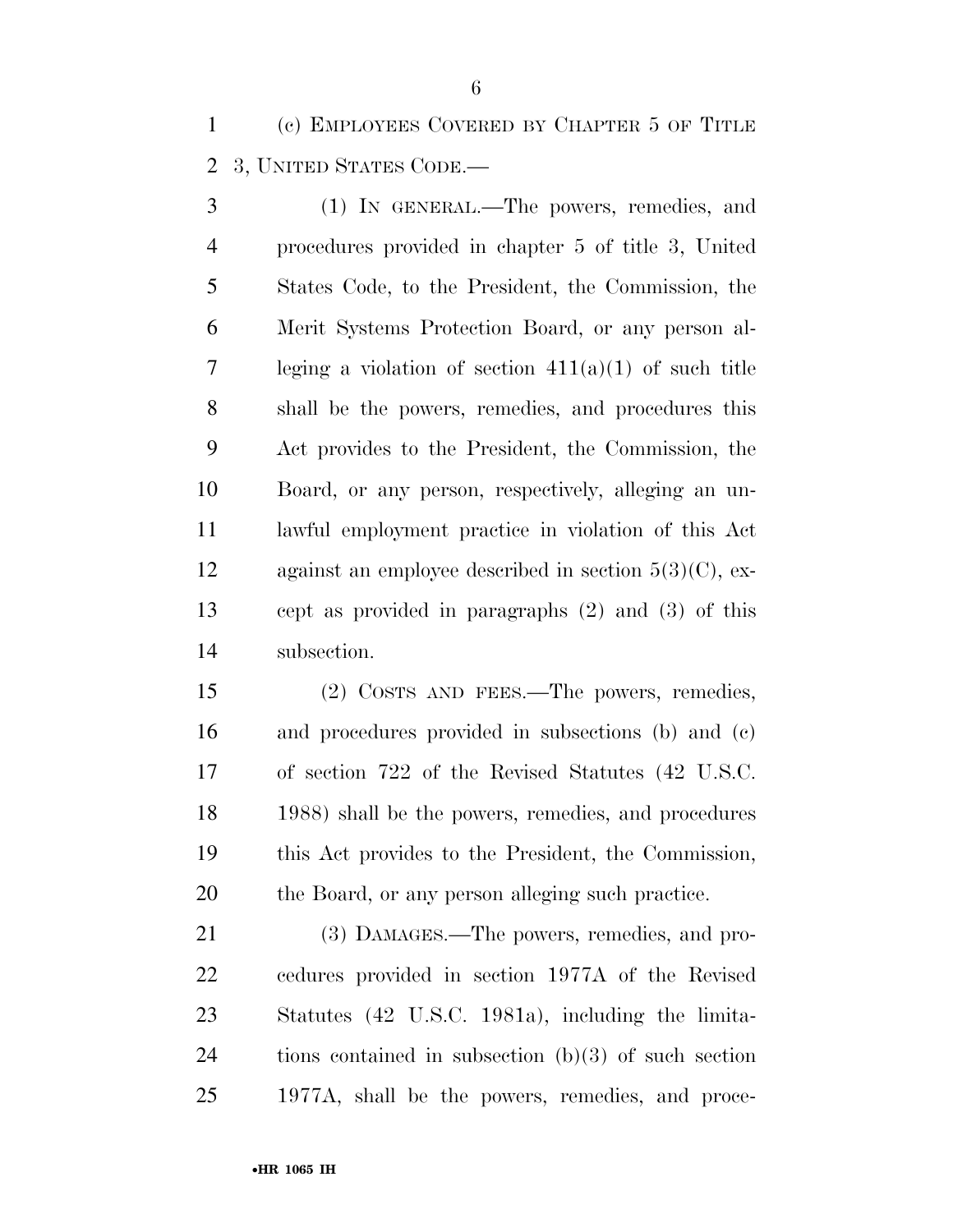dures this Act provides to the President, the Com- mission, the Board, or any person alleging such practice (not an employment practice specifically ex- cluded from coverage under section 1977A(a)(1) of the Revised Statutes).

 (d) EMPLOYEES COVERED BY GOVERNMENT EM-PLOYEE RIGHTS ACT OF 1991.—

 (1) IN GENERAL.—The powers, remedies, and procedures provided in sections 302 and 304 of the Government Employee Rights Act of 1991 (42 U.S.C. 2000e–16b; 2000e–16c) to the Commission or any person alleging a violation of section  $302(a)(1)$  of such Act (42 U.S.C. 2000e–16b(a)(1)) shall be the powers, remedies, and procedures this Act provides to the Commission or any person, re- spectively, alleging an unlawful employment practice in violation of this Act against an employee de-18 scribed in section  $5(3)(D)$ , except as provided in paragraphs (2) and (3) of this subsection.

20 (2) COSTS AND FEES.—The powers, remedies, and procedures provided in subsections (b) and (c) of section 722 of the Revised Statutes (42 U.S.C. 1988) shall be the powers, remedies, and procedures this Act provides to the Commission or any person alleging such practice.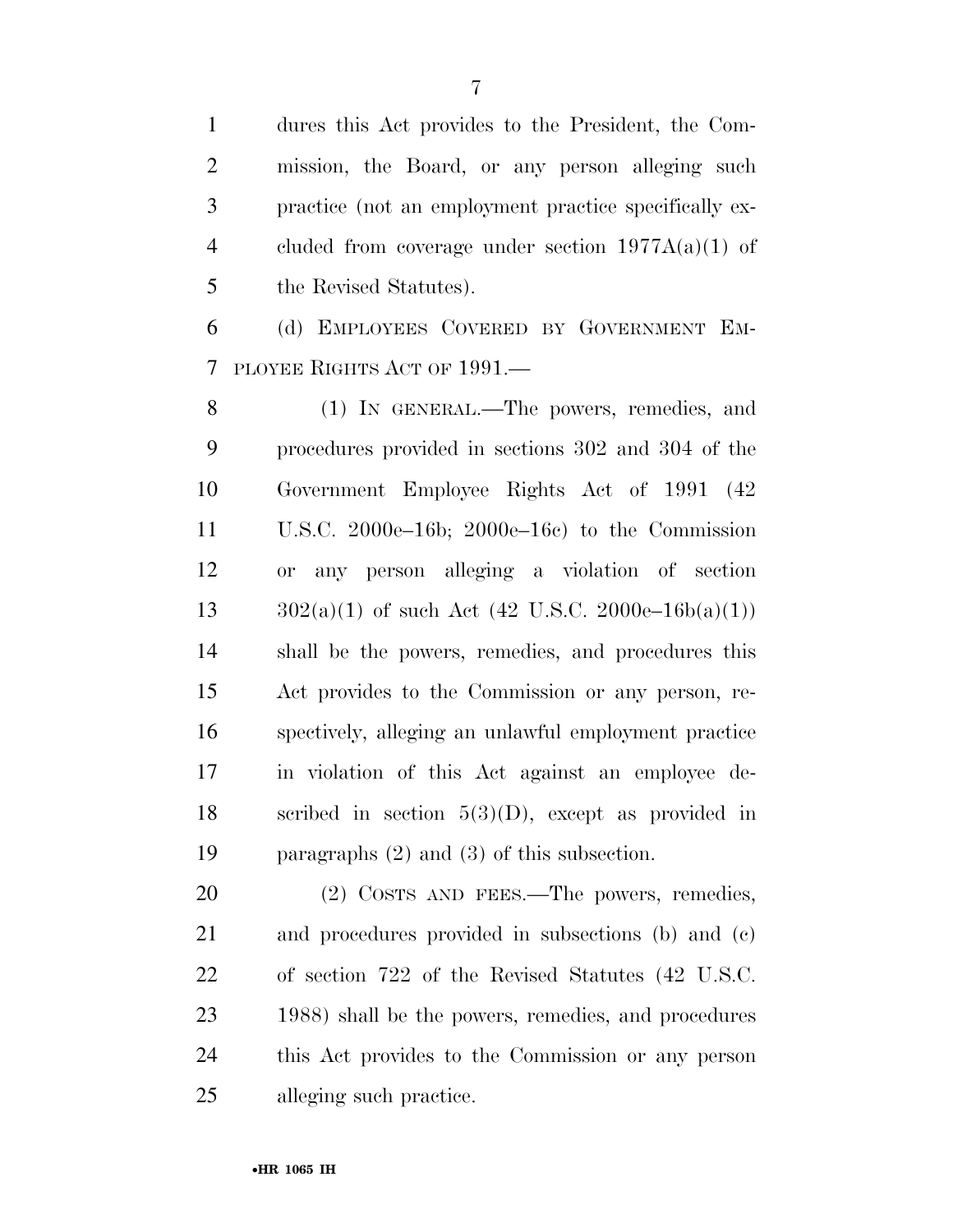(3) DAMAGES.—The powers, remedies, and pro- cedures provided in section 1977A of the Revised Statutes (42 U.S.C. 1981a), including the limita- tions contained in subsection (b)(3) of such section 1977A, shall be the powers, remedies, and proce- dures this Act provides to the Commission or any person alleging such practice (not an employment practice specifically excluded from coverage under section 1977A(a)(1) of the Revised Statutes).

 (e) EMPLOYEES COVERED BY SECTION 717 OF THE CIVIL RIGHTS ACT OF 1964.—

 (1) IN GENERAL.—The powers, remedies, and procedures provided in section 717 of the Civil Rights Act of 1964 (42 U.S.C. 2000e–16) to the Commission, the Attorney General, the Librarian of Congress, or any person alleging a violation of that section shall be the powers, remedies, and proce- dures this Act provides to the Commission, the At- torney General, the Librarian of Congress, or any person, respectively, alleging an unlawful employ- ment practice in violation of this Act against an em-22 ployee described in section  $5(3)(E)$ , except as pro- vided in paragraphs (2) and (3) of this subsection. 24 (2) COSTS AND FEES.—The powers, remedies,

and procedures provided in subsections (b) and (c)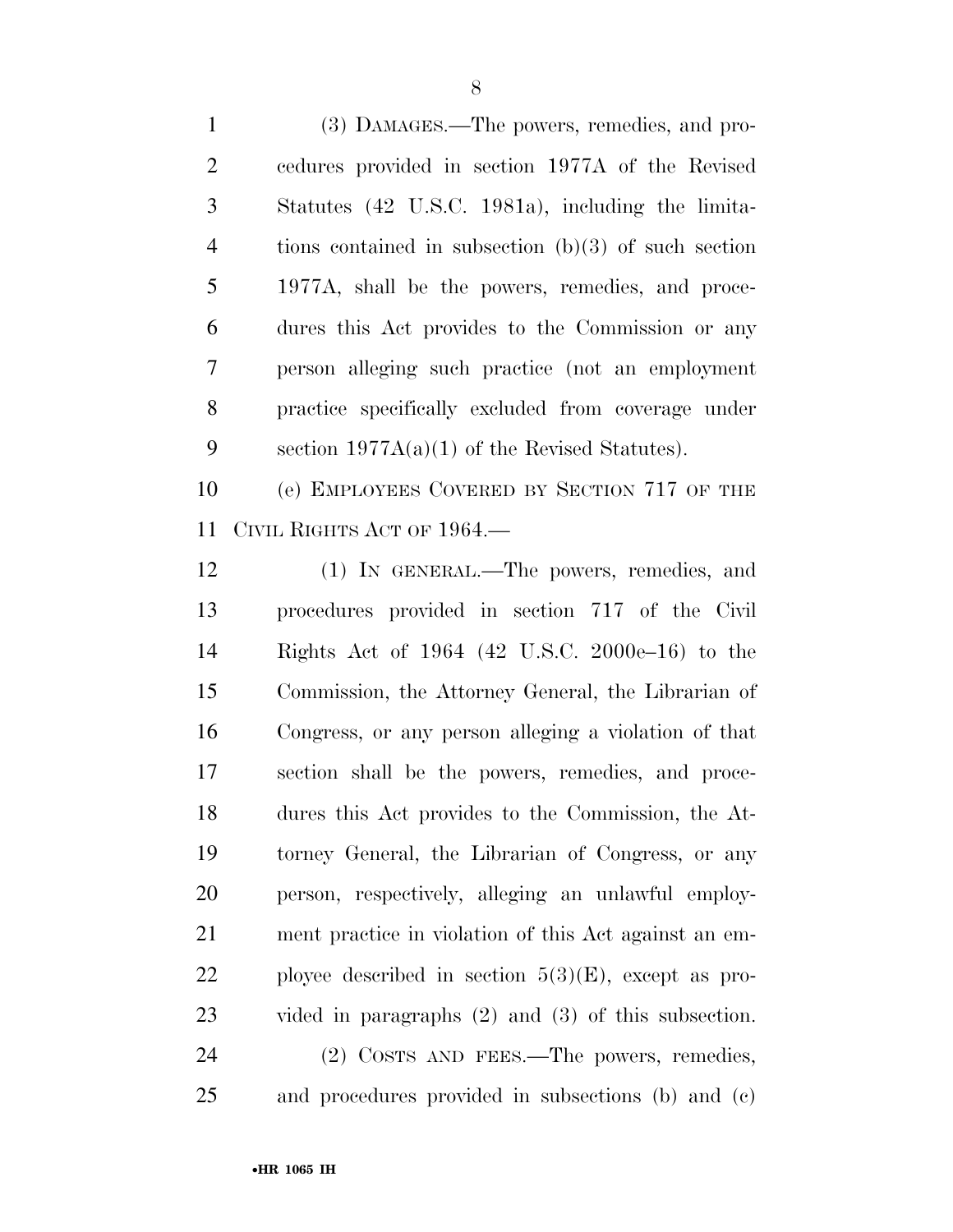of section 722 of the Revised Statutes (42 U.S.C. 1988) shall be the powers, remedies, and procedures this Act provides to the Commission, the Attorney General, the Librarian of Congress, or any person alleging such practice.

 (3) DAMAGES.—The powers, remedies, and pro- cedures provided in section 1977A of the Revised Statutes (42 U.S.C. 1981a), including the limita- tions contained in subsection (b)(3) of such section 1977A, shall be the powers, remedies, and proce- dures this Act provides to the Commission, the At- torney General, the Librarian of Congress, or any person alleging such practice (not an employment practice specifically excluded from coverage under section 1977A(a)(1) of the Revised Statutes).

(f) PROHIBITION AGAINST RETALIATION.—

 (1) IN GENERAL.—No person shall discriminate against any employee because such employee has op- posed any act or practice made unlawful by this Act or because such employee made a charge, testified, assisted, or participated in any manner in an inves-tigation, proceeding, or hearing under this Act.

 (2) PROHIBITION AGAINST COERCION.—It shall be unlawful to coerce, intimidate, threaten, or inter-fere with any individual in the exercise or enjoyment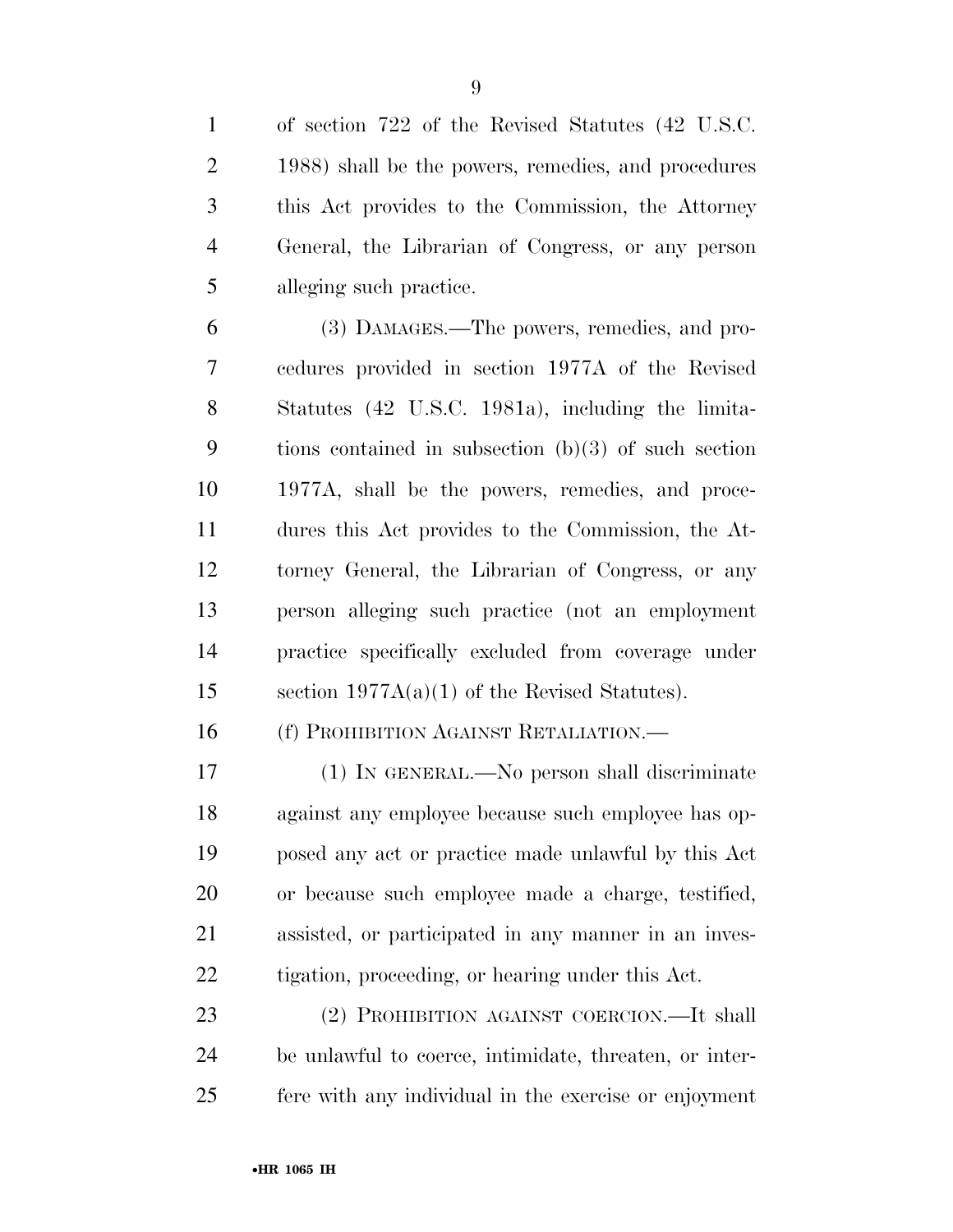of, or on account of such individual having exercised or enjoyed, or on account of such individual having aided or encouraged any other individual in the exer- cise or enjoyment of, any right granted or protected by this Act.

 (3) REMEDY.—The remedies and procedures otherwise provided for under this section shall be available to aggrieved individuals with respect to vio-lations of this subsection.

 (g) LIMITATION.—Notwithstanding subsections 11 (a)(3), (b)(3), (c)(3), (d)(3), and (e)(3), if an unlawful em- ployment practice involves the provision of a reasonable accommodation pursuant to this Act or regulations imple- menting this Act, damages may not be awarded under sec- tion 1977A of the Revised Statutes (42 U.S.C. 1981a) if the covered entity demonstrates good faith efforts, in con- sultation with the employee with known limitations related to pregnancy, childbirth, or related medical conditions who has informed the covered entity that accommodation is needed, to identify and make a reasonable accommodation that would provide such employee with an equally effective opportunity and would not cause an undue hardship on the operation of the covered entity.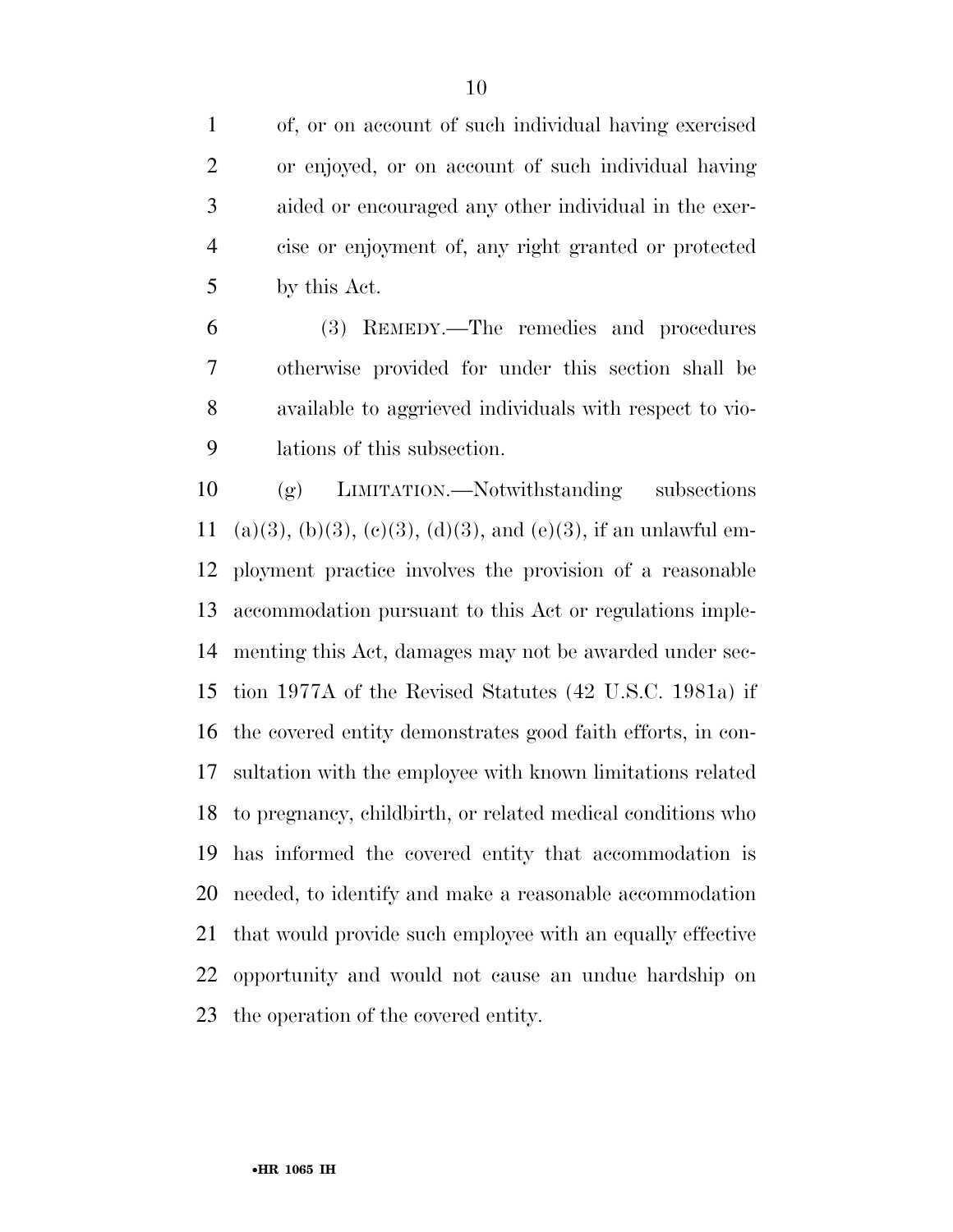## **SEC. 4. RULEMAKING.**

| 2  | Not later than 2 years after the date of enactment          |
|----|-------------------------------------------------------------|
| 3  | of this Act, the Commission shall issue regulations in an   |
| 4  | accessible format in accordance with subchapter II of       |
| 5  | chapter 5 of title 5, United States Code, to carry out this |
| 6  | Act. Such regulations shall provide examples of reasonable  |
| 7  | accommodations addressing known limitations related to      |
| 8  | pregnancy, childbirth, or related medical conditions.       |
| 9  | SEC. 5. DEFINITIONS.                                        |
| 10 | As used in this Act—                                        |
| 11 | (1) the term "Commission" means the Equal                   |
| 12 | <b>Employment Opportunity Commission;</b>                   |
| 13 | (2) the term "covered entity"—                              |
| 14 | $(A)$ has the meaning given the term "re-                   |
| 15 | spondent" in section $701(n)$ of the Civil Rights           |
| 16 | Act of 1964 (42 U.S.C. 2000 $e(n)$ ); and                   |
| 17 | (B) includes—                                               |
| 18 | (i) an employer, which means a per-                         |
| 19 | son engaged in industry affecting com-                      |
| 20 | merce who has 15 or more employees as                       |
| 21 | defined in section $701(b)$ of title VII of the             |
| 22 | Civil Rights Act of 1964 (42 U.S.C.                         |
| 23 | $2000e(b)$ ;                                                |
| 24 | (ii) an employing office, as defined in                     |
| 25 | section 101 of the Congressional Account-                   |
| 26 | ability Act of $1995$ (2 U.S.C. 1301) and                   |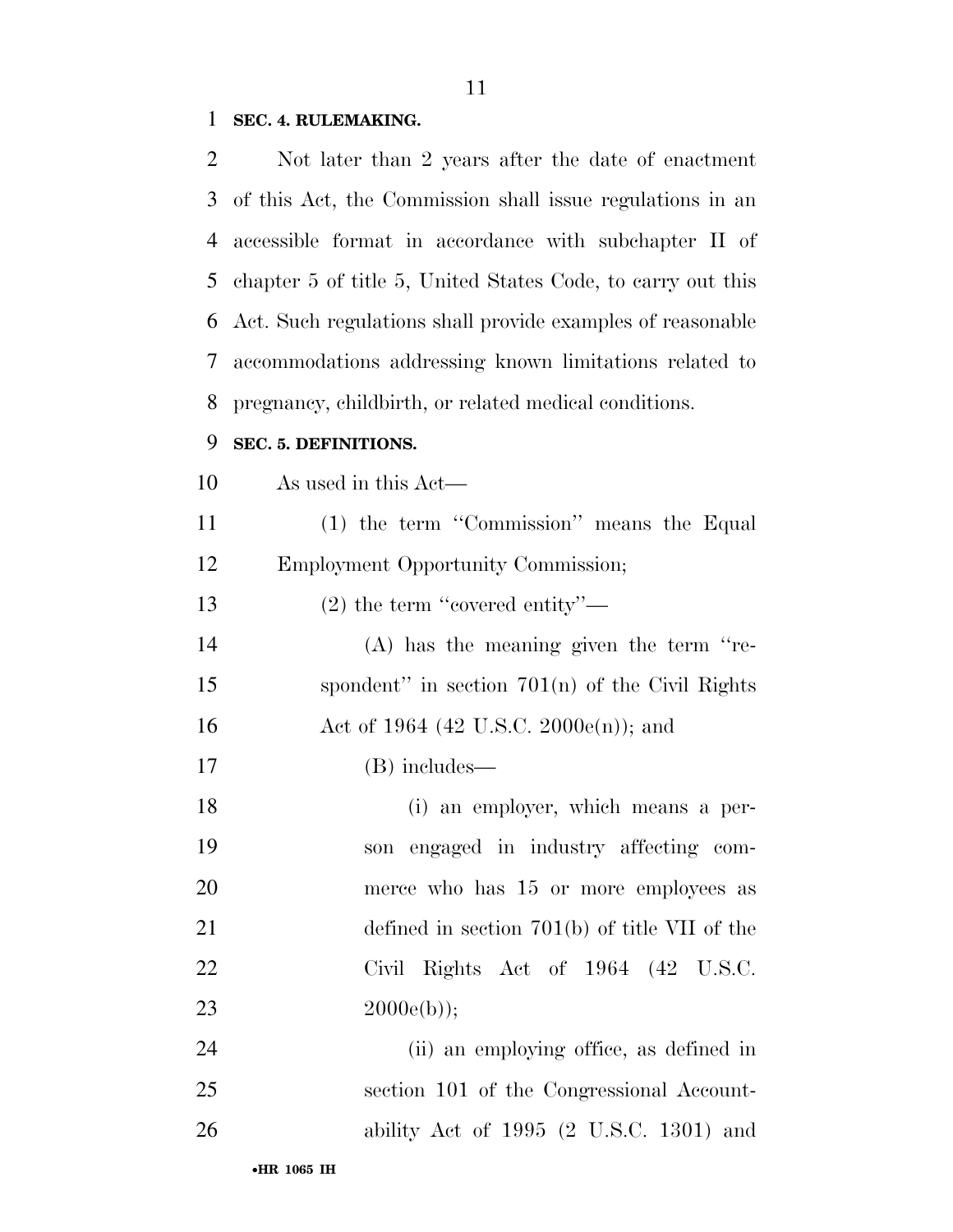| $\mathbf{1}$   | section 411(c) of title 3, United States           |
|----------------|----------------------------------------------------|
| $\overline{2}$ | Code;                                              |
| 3              | (iii) an entity employing a State em-              |
| $\overline{4}$ | ployee described in section $304(a)$ of the        |
| 5              | Government Employee Rights Act of 1991             |
| 6              | $(42 \text{ U.S.C. } 2000e-16c(a))$ ; and          |
| $\tau$         | (iv) an entity to which section $717(a)$           |
| 8              | of the Civil Rights Act of 1964 (42 U.S.C.         |
| 9              | $2000e-16(a)$ applies;                             |
| 10             | $(3)$ the term "employee" means—                   |
| 11             | (A) an employee (including an applicant),          |
| 12             | as defined in section $701(f)$ of the Civil Rights |
| 13             | Act of 1964 (42 U.S.C. 2000e(f));                  |
| 14             | (B) a covered employee (including an ap-           |
| 15             | plicant), as defined in section 101 of the Con-    |
| 16             | gressional Accountability Act of 1995 (2 U.S.C.    |
| 17             | 1301);                                             |
| 18             | (C) a covered employee (including an appli-        |
| 19             | cant), as defined in section $411(c)$ of title 3,  |
| 20             | United States Code;                                |
| 21             | (D) a State employee (including an appli-          |
| 22             | cant) described in section $304(a)$ of the Govern- |
| 23             | ment Employee Rights Act of 1991 (42 U.S.C.        |
| 24             | $2000e-16c(a)$ ; or                                |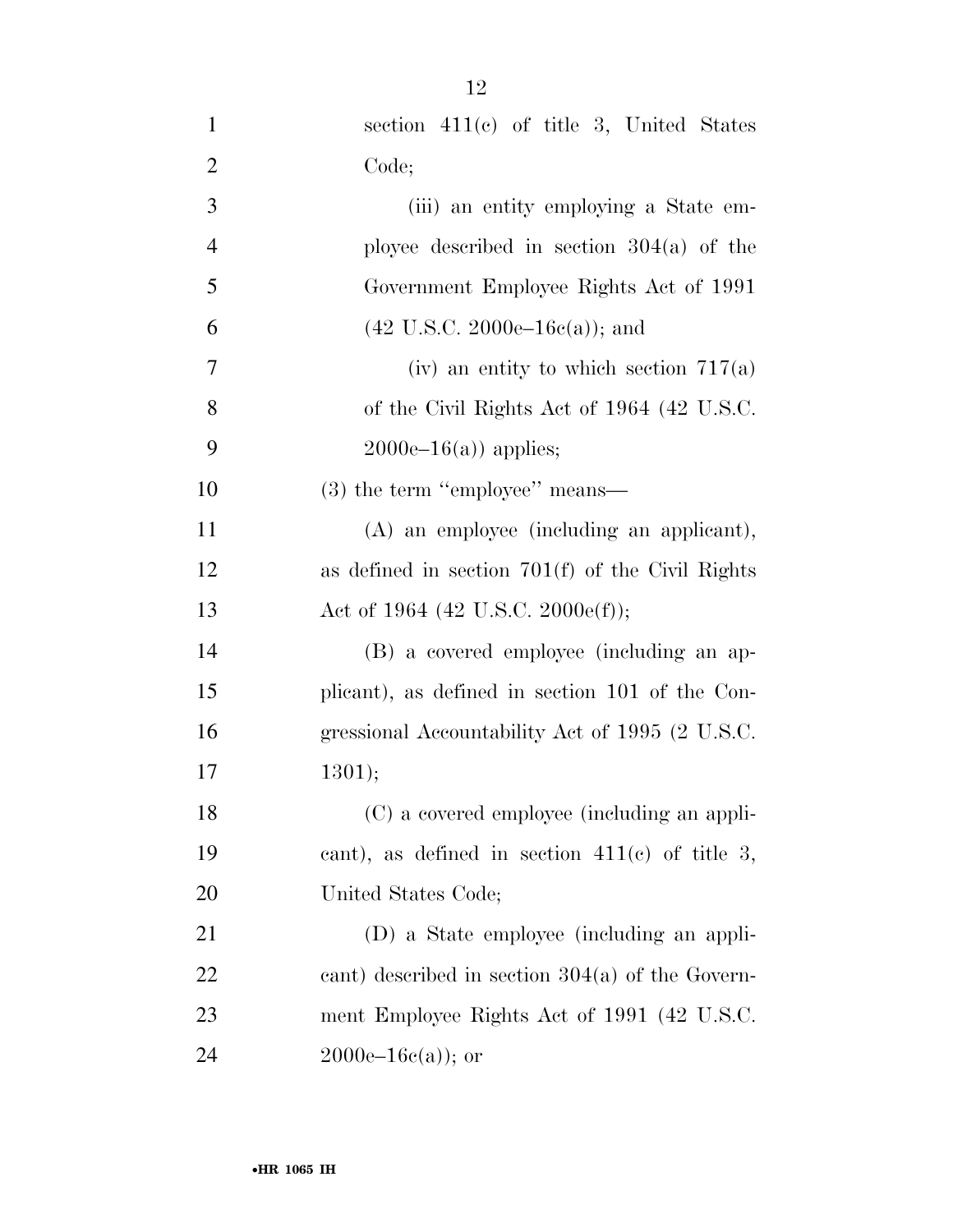| $\mathbf{1}$   | (E) an employee (including an applicant)                |
|----------------|---------------------------------------------------------|
| $\overline{2}$ | to which section $717(a)$ of the Civil Rights Act       |
| 3              | of 1964 (42 U.S.C. 2000e–16(a)) applies;                |
| $\overline{4}$ | (4) the term "person" has the meaning given             |
| 5              | such term in section $701(a)$ of the Civil Rights Act   |
| 6              | of 1964 (42 U.S.C. 2000 $e$ (a));                       |
| $\overline{7}$ | (5) the term "known limitation" means physical          |
| 8              | or mental condition related to, affected by, or arising |
| 9              | out of pregnancy, childbirth, or related medical con-   |
| 10             | ditions that the employee or employee's representa-     |
| 11             | tive has communicated to the employer whether or        |
| 12             | not such condition meets the definition of disability   |
| 13             | specified in section 3 of the Americans with Disabil-   |
| 14             | ities Act of 1990 (42 U.S.C. 12102);                    |
| 15             | (6) the term "qualified employee" means an              |
| 16             | employee or applicant who, with or without reason-      |
| 17             | able accommodation, can perform the essential func-     |
| 18             | tions of the employment position, except that an em-    |
| 19             | ployee or applicant shall be considered qualified if—   |
| 20             | (A) any inability to perform an essential               |
| 21             | function is for a temporary period;                     |
| 22             | (B) the essential function could be per-                |
| 23             | formed in the near future; and                          |
| 24             | (C) the inability to perform the essential              |
| 25             | function can be reasonably accommodated; and            |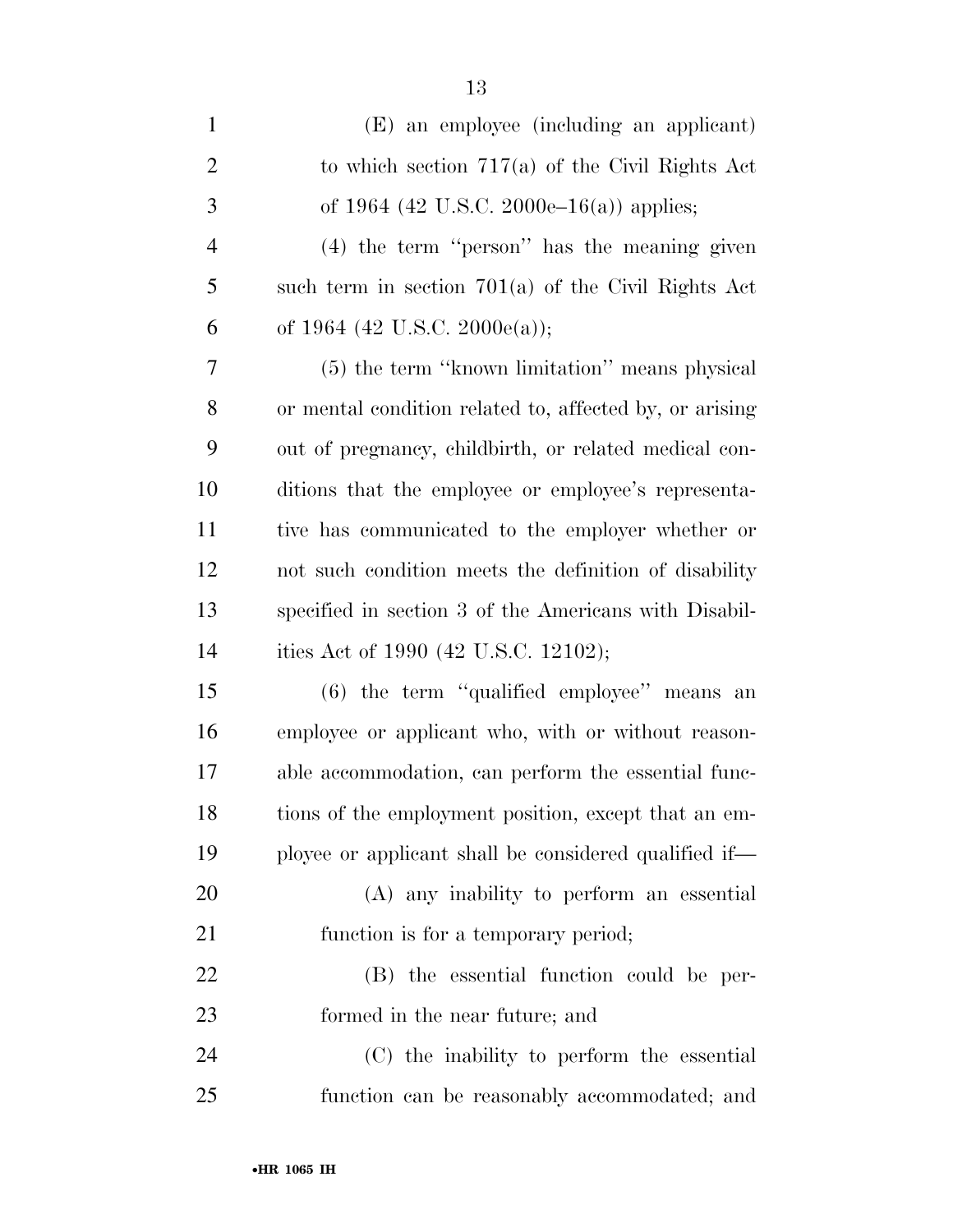(7) the terms ''reasonable accommodation'' and ''undue hardship'' have the meanings given such terms in section 101 of the Americans with Disabil- ities Act of 1990 (42 U.S.C. 12111) and shall be construed as such terms are construed under such Act and as set forth in the regulations required by this Act, including with regard to the interactive process that will typically be used to determine an appropriate reasonable accommodation.

### **SEC. 6. WAIVER OF STATE IMMUNITY.**

 A State shall not be immune under the 11th Amend- ment to the Constitution from an action in a Federal or State court of competent jurisdiction for a violation of this Act. In any action against a State for a violation of this Act, remedies (including remedies both at law and in eq- uity) are available for such a violation to the same extent as such remedies are available for such a violation in an action against any public or private entity other than a State.

#### **SEC. 7. RELATIONSHIP TO OTHER LAWS.**

 Nothing in this Act shall be construed to invalidate or limit the powers, remedies, and procedures under any Federal law or law of any State or political subdivision of any State or jurisdiction that provides greater or equal